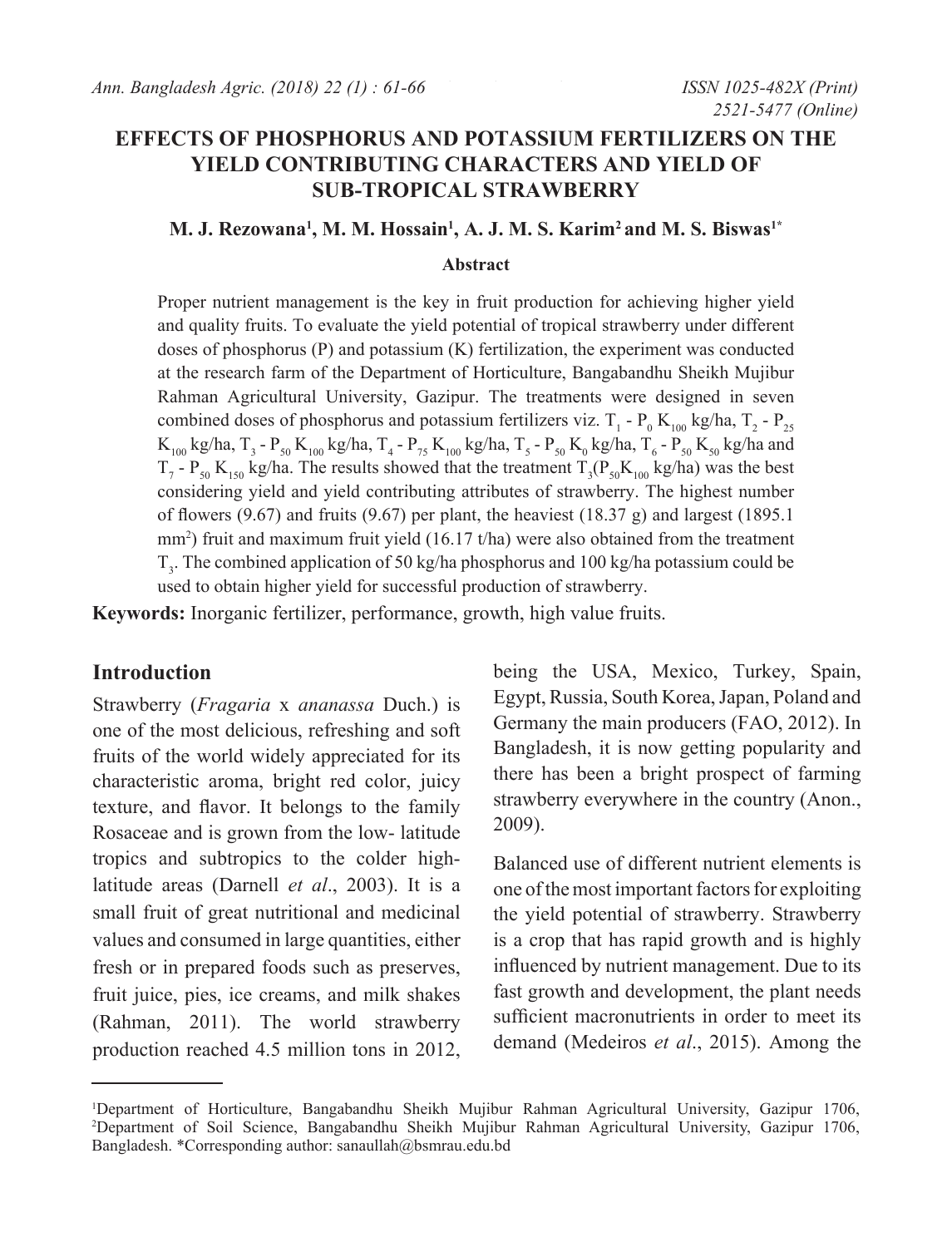mineral nutrients, P and K play important roles in the growth and yield of plant (Olaniyi and Ojetayo, 2010). Phosphorus is a constituent of nucleic acid, phospholipids and several enzymes which are of great importance in the transformation of energy within the plant system, metabolism and also inrespiration. It has beneficial effecton root development, growth and also hastens maturity as well as improves quality of crop (Meena *et al*., 2017). Potassium also plays a very important role in plant growth and metabolism which includes photosynthesis, enzymatic activities, and translocation of nutrients and water in the plant (Mandal *et al*., 2012). Furthermore, adequate Knutrition has also been associated with disease resistance, increased yields, fruit size, improved fruit color and increased shelf life of various fruits (Lester *et al*., 2010). So, there is a scope for increasing productivity and quality of strawberry in combination of P and K fertilizers under the agro-ecological condition in Bangladesh (Afroz *et al*., 2016). However, research works on nutrient management for strawberry cultivation is scanty in Bangladesh. Hence, the present study was undertaken to observe the influence of P and K fertilization on the yield of subtropical strawberry.

## **Materials and Methods**

The experiment was conducted at the research field of the Department of Horticulture, Bangabandhu Sheikh Mujibur Rahman Agricultural University, Gazipur from November 2016 to April 2017 in winter season. Seven different doses of triple super phosphate (TSP) and muriate of potash (MP) representing the treatments (T<sub>1</sub> -  $P_0 K_{100}$  kg/ha, T<sub>2</sub> - P<sub>25</sub> K<sub>100</sub> kg/ha, T<sub>3</sub> - P<sub>50</sub> K<sub>100</sub> kg/ha, T<sub>4</sub> - P<sub>75</sub>

K<sub>100</sub> kg/ha, T<sub>5</sub> - P<sub>50</sub> K<sub>0</sub> kg/ha, T<sub>6</sub> - P<sub>50</sub> K<sub>50</sub> kg/ha and  $T_7$  -  $P_{50}$  K<sub>150</sub> kg/ha) of the experiment were used in the experiment as the source of P and K nutrients, respectively. The experiment was designed in a Randomized Complete Block Design with three replications.The unit plot size was  $1 \text{ m} \times 1 \text{ m}$  accommodating six plants of Strawberry variety 'Rabi-2' in each plot having row and plant spacing of 60 cm  $\times$  30 cm, respectively. Well decomposed cowdung, urea, gypsum, zinc sulphate and boric acid were applied @ 5tons, 120kg, 140kg, 10kg and 10kg per ha, respectively. MP and TSP were applied as different doses based on the treatment combinations. Half dose of urea and MP and full dose of cowdung, TSP, gypsum, zinc sulphate and boric acid were applied during final land preparation*.*  The rest of urea and MP were applied as top dressing. Intercultural operations like weeding, irrigation and pest control were done as and when necessary for better growth and development of plants.The parameters included in the study were number of leaves per plant, canopy spread (cm), number of runners per plant, days to flower initiation (days from time of planting to first flowering)**,**  number of flowers per plant, number offruits per plant, weight of individual fruit (g), size of fruit (mm2 ), fruit color, fruit shape, fruit yield per plant (g), fruit yield per plot (kg), fruit yield per ha (t) and total soluble solids  $(TSS)$  (%). The size of fruit was measured with a digital slide calipers (Model: CD-6″ CSX, Mitutoyo, Japan). Fruit colour and shape were estimated according to IBPGR (Anon., 1986) standard scale. Fruit yield per hectare was calculated by the following formula:

Fruit yield  $(t/ha)$ = Fruit yield per plot  $(kg) \times 10000$ Area of plot  $(m2) \times 1000$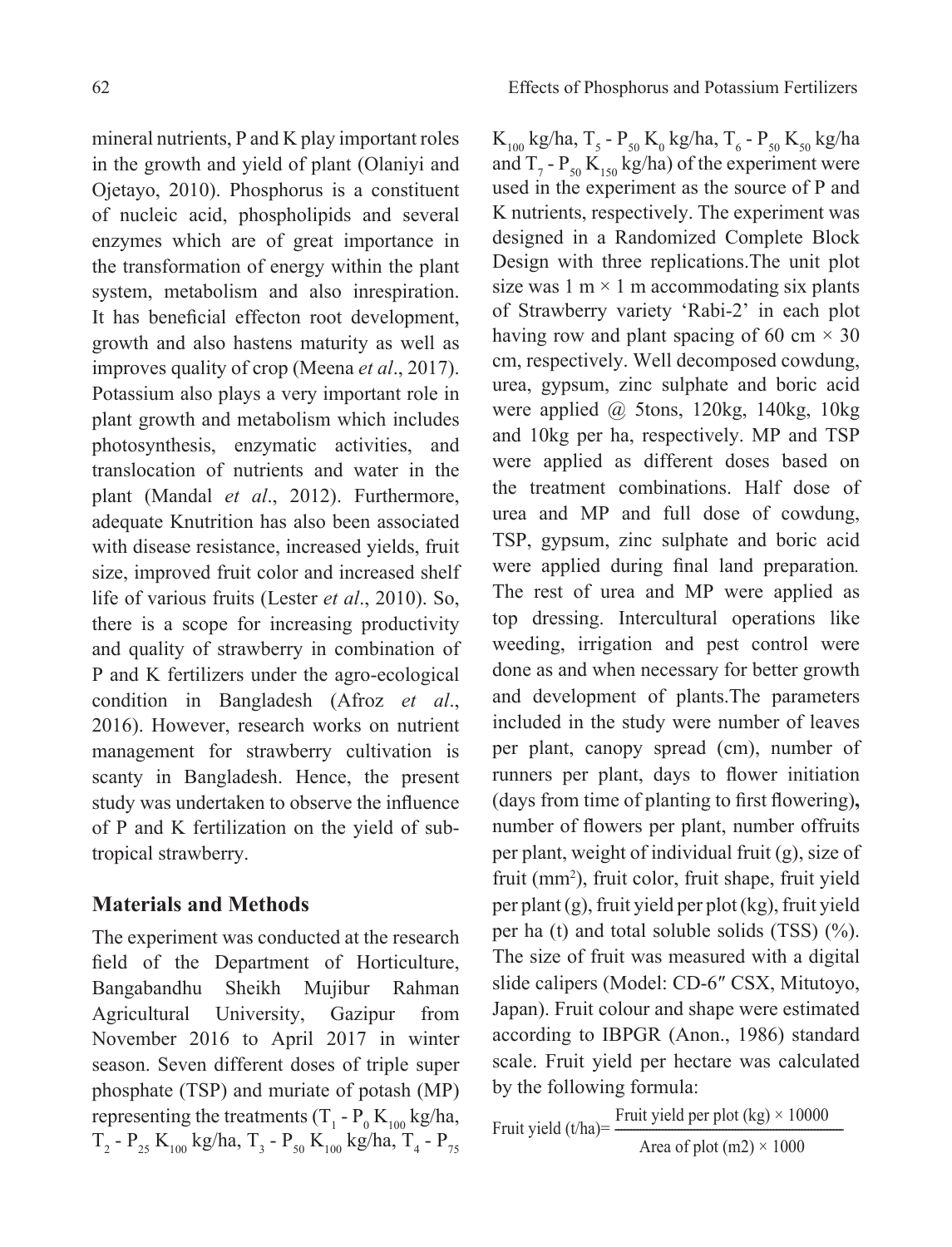Total soluble solids (TSS) content of strawberry fruit pulp was estimated by hand refractometer (Model: Atago N1, Japan).

Data were analyzed by using Analysis of Variance (ANOVA) and treatment means were compared using Least Significant Difference (LSD) at 5% level of probability.

### **Results and Discussion**

Different combinations of P and K fertilizers brought about significant variation on the growth parameters of strawberry (Table 1). The highest number of leaves (14.6) per plant was observed in the treatment  $T_6$  followed by  $T_3$ whereas it was the lowest (11.93) in  $T_1$  which was statistically identical to  $T_2$ . Canopy spread varied significantly among the treatments. The maximum canopy spread (21.70 cm) was recorded in  $T_3$  followed by  $T_4$  (20.97 cm) and  $T_7$  (20.33 cm) while the minimum (18.00 cm) was found in  $T_s$ . Variation in number of leaves per plant and canopy spread was mainly due to inherent characters of plant and environmental effect. Significant variation was also observed in respect of number of runners per plant of strawberry and it ranged from 3.00 to 5.27.

The highest number of runner (5.27) per plant was produced by the treatment  $T_7$  whereas the lowest (3.00) was found in  $T_s$ . Biswas *et al.* (2010) reported the ranges of runner between 0 to 31.33

It was observed that the different levels of P and K exerted significant influence on days to flower initiation, number of flowers per plant and number of fruits per plant of strawberry (Table 2). The earliest (26.33 days) flower initiation was observed in  $T_3$  while it was delayed (48.67 days) in  $\overline{T_s}$  followed by  $T_1$  (42.33 days),  $T_2$  (38.33 days) and  $T_6$ (34.33 days). Variation regarding days to flower initiation occurred mainly due to the inherent characters of the genotypes, stage of growth, day length and temperature. The highest number of flowers per plant  $(9.67)$ was produced by the treatment  $T_3$  which was statistically identical to  $T_4$  (9.00). Number of fruits per plant is one of the most important yield contributing characters in all fruits as well as strawberry. The treatment  $T<sub>2</sub>$  also attained the highest position with maximum number of fruits (9.67) while the lowest number of flowers (5.60) and fruits (6.67)

| Treatments            | No. of leaves/plant | Canopy spread (cm) | No. of runners/plant |
|-----------------------|---------------------|--------------------|----------------------|
| $T_{1}$               | $11.93 e^*$         | 18.43 f            | 3.27 e               |
| $T_{2}$               | $12.33$ de          | 19.06 e            | 3.67d                |
| $T_{3}$               | 13.66 b             | 21.70a             | 4.33 b               |
| T <sub>4</sub>        | 13.33bc             | 20.96 b            | 4.00c                |
| $T_{5}$               | 12.60 d             | 18.00 g            | 3.00 f               |
| $T_{6}$               | 14.60a              | 19.80 d            | 3.47 de              |
| $T_{\tau}$            | 13.06c              | 20.33c             | 5.27a                |
| $LSD$ <sub>0.05</sub> | 0.43                | 0.39               | 0.20                 |
| $CV\%$                | 2.43                | 1.38               | 4.38                 |

**Table 1. Growth characteristics of strawberry under different doses of P and K fertilizer**

**\*** Means bearing the same letter(s) in a column do not differ significantly at 5% level of probability by LSD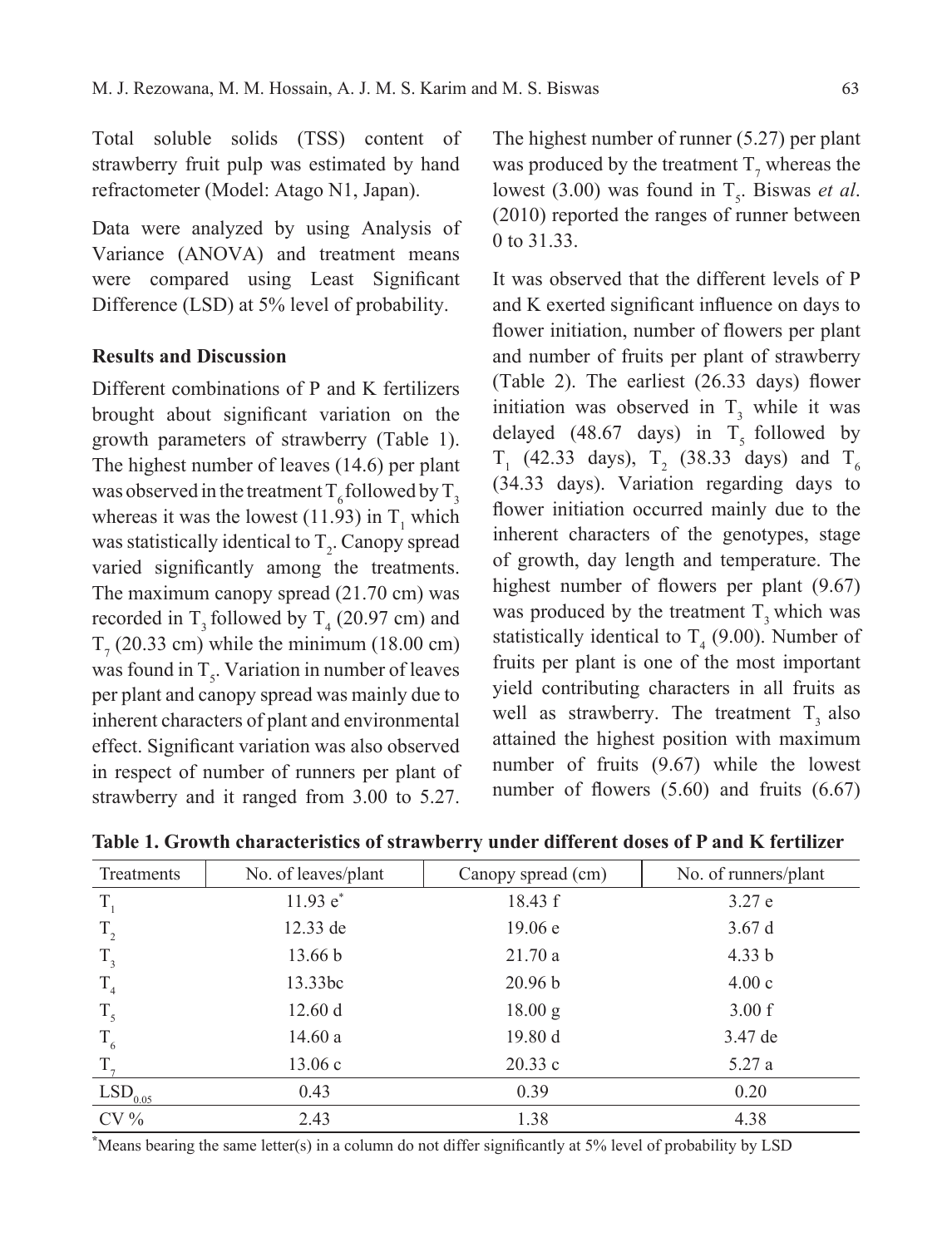| Treatments            | Days to flower initiation | Total number of flowers/plant | Total number of fruits /plant |
|-----------------------|---------------------------|-------------------------------|-------------------------------|
| $T_{1}$               | 42.33 b*                  | 6.93e                         | 7.00 f                        |
| $T_{2}$               | 38.33 c                   | 7.00 <sub>d</sub>             | 7.67 e                        |
| $T_{3}$               | 26.33 f                   | 9.67a                         | 9.67a                         |
| T <sub>4</sub>        | 29.67 e                   | $9.00$ ab                     | 8.93 <sub>b</sub>             |
| $T_{5}$               | 48.67a                    | 5.60 f                        | $6.67$ g                      |
| $T_{6}$               | 34.33 d                   | $7.60$ cd                     | 8.00 <sub>d</sub>             |
| $T_{\tau}$            | 31.33 e                   | 8.60bc                        | 8.40c                         |
| $LSD$ <sub>0.05</sub> | 1.93                      | 0.83                          | 0.23                          |
| $CV\%$                | 2.90                      | 6.08                          | 2.05                          |

**Table 2. Effect of varying levels of P and K on reproductive parameters of strawberry**

**\*** Means bearing the same letter(s) in a column do not differ significantly at 5% level of probability by LSD

was recorded in the treatment  $T<sub>5</sub>$  Rahman and Ahmad (2010) reported that fruits per plant in fifteen strawberry lines ranged between 4 to 27 which more or less supported the above findings.

Different fruit and yield contributing characters are presented in Table 3. The treatment  $T<sub>2</sub>$ got superiority with the heaviest fruit (18.37 g) and the lightest (8.89 g) was recorded in  $T_1$  which was statistically identical to the treatment  $T_s$ . The size of fruit (length and

width) of strawberry also varied significantly among the treatments and it ranged from 990.8 mm2 to 1895.1 mm<sup>2</sup> *.* The largest fruit (1895.1 mm<sup>2</sup>) was produced by the treatment  $T_3$  which was significantly different from rest of the treatments while the smallest fruit (990.8 mm<sup>2</sup>) was recorded in the treatment T<sub>1</sub> Biswas *et al.* (2010) also reported more or less similar fruit size of five strawberry genotypes (738 mm<sup>2</sup> to 2072.02 mm<sup>2</sup>) which authenticated the present findings*.* The highest TSS (13.16 %) was found in the treatment  $T_7$  while the lowest

 $\frac{1}{\sqrt{2}}$ 

| Treatments     | Individual fruit<br>Fruit size $(mm^2)$ |             | Fruit TSS $(\% )$  | Fruit yield/ | Fruit yield/      |
|----------------|-----------------------------------------|-------------|--------------------|--------------|-------------------|
|                | weight $(g)$                            |             |                    | plant $(g)$  | plot (kg)         |
| $T_{\rm s}$    | $8.89 f^*$                              | 990.8 f     | 10.08 <sub>d</sub> | 155.33 g     | $0.78$ g          |
| $T_{2}$        | $10.93$ de                              | 1113.6 de   | 11.00c             | 220.00 e     | 1.10e             |
| $T_{3}$        | 18.37 a                                 | 1895.1 a    | 11.84 <sub>b</sub> | 323.33a      | 1.62a             |
| T <sub>4</sub> | 15.78 b                                 | 1560.5 b    | 12.15 b            | 285.33 b     | 1.43 <sub>b</sub> |
| $T_{5}$        | $9.63$ ef                               | $1022.1$ ef | 9.41e              | 194.00 f     | 0.97 f            |
| $T_{6}$        | 12.87c                                  | 1321.5c     | 10.48d             | 264.00c      | 1.32c             |
| $T_{7}$        | 11.79 cd                                | 1212.3 d    | 13.16a             | 246.00 d     | 1.23d             |
| $LSD_{0.05}$   | 1.82                                    | 105.07      | 0.49               | 5.81         | 0.03              |
| $CV\%$         | 7.8                                     | 4.64        | 3.06               | 2.5          | 2.5               |

**Table 3. Effect of varying levels of P and K on fruit characteristics and yield attributes of strawberry**

\* Means bearing the same letter(s) in a column do not differ significantly at 5% level of probability by LSD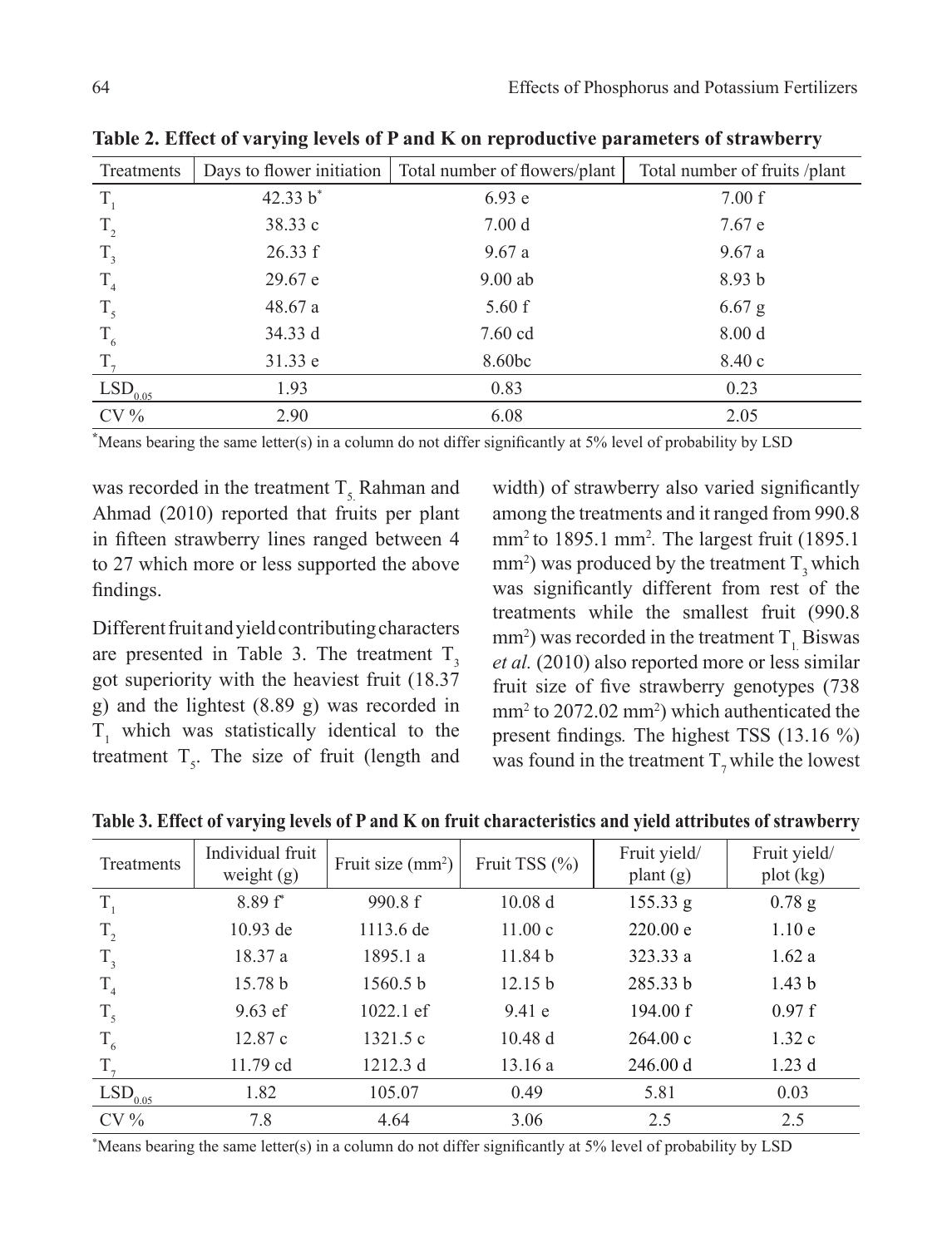TSS (9.41%) was recorded in the treatment  $T_s$ . Among the entries, the treatment  $T<sub>3</sub>$  secured the highest position with maximum fruit yield per plant (323.33 g) followed by the treatment  $T_4$  (285.33 g) and fruit yield per plot (1.62 kg). The lowest yield of 155.33 g per plant and 0.78 kg per plot was obtained from the treatment  $T<sub>1</sub>$ . Rahman and Ahmad (2010) found that yield per plant in fifteen strawberry lines were between 58 g to 853 g which supported the above findings to some extent.

Legard *et al.* (2000) recorded to have yield of strawberry per plot  $(7.2 \text{ m}^2)$  ranged from 10.66 kg to 16.11 kg among three cultivars. Fruit colour and shape of strawberry were estimated according to IBPGR (Anon., 1986) standard scale (Table 4). For fruit colour, the highest score (5.88) was obtained by the treatment  $T<sub>s</sub>$ which had intermediate to dark red colour and the lowest score (4.04) was found in  $T<sub>6</sub>$  which had light intermediate red colour. In case of fruit shape, highest score (5.68) was recorded in the treatment  $T_2$  which had bi-conical to almost cylindrical shape while it was the lowest (4.87) in the treatment  $T<sub>6</sub>$  which had conical to bi-conical shape.

Fruit yield per hectare was significantly influenced by varying levels of P and K fertilizers (Fig. 1). The result showed significant superiority of the treatment  $T_3$  over all other treatments and produced the highest yield (16.17 t/ha) and the lowest yield (7.77 t/ ha) was obtained from the treatment  $T_i$ . This finding was in agreement with the findings of Legard *et al.* (2000) who reported to have fruit yield of three strawberry cultivars ranged from 14.81 to 22.38 t/ha.



**Fig. 1. Effects of different doses of P and K on fruit yield (t/ha) of strawberry. Error bars indicate the SEM. Each treatment was repeated three times.**

| Treatments  | Fruit colour |                           | Fruit shape |                                  |
|-------------|--------------|---------------------------|-------------|----------------------------------|
|             | Score*       | Remarks                   | Score**     | Remarks                          |
| T,          | 5.25         | Intermediate red          | 5.07        | Bi conical                       |
| $T_{2}$     | 4.98         | Intermediate red          | 5.68        | Bi conical to Almost cylindrical |
| $T_{3}$     | 4.92         | Intermediate red          | 5.04        | Bi conical                       |
| $T_{4}$     | 4.55         | Light to intermediate red | 4.88        | Conical to Bi conical            |
| $T_{\rm s}$ | 5.88         | Intermediate to dark red  | 5.03        | Bi conical                       |
| $T_{6}$     | 4.04         | Light to intermediate red | 4.87        | Conical to Bi conical            |
| $T_{\tau}$  | 4.67         | Light to intermediate red | 5.62        | Bi conical to Almost cylindrical |

**Table 4. Fruit colour and shape of strawberry under different doses of P and K**

\*Fruit color score:  $1 = \text{Very light red}, 3 = \text{Light red}, 5 = \text{Intermediate red}, 7 = \text{Dark red}, 9 = \text{Very dark red}.$ 

\*\*Fruit shape score:  $1 =$ Kidney,  $2 =$ Oblate,  $3 =$ Round,  $4 =$ Conical,  $5 =$ Bi-conical,  $6 =$ Cylindrical,  $7 =$ Wedged, 8

 $=$  Ovoid,  $9 =$  Cordate